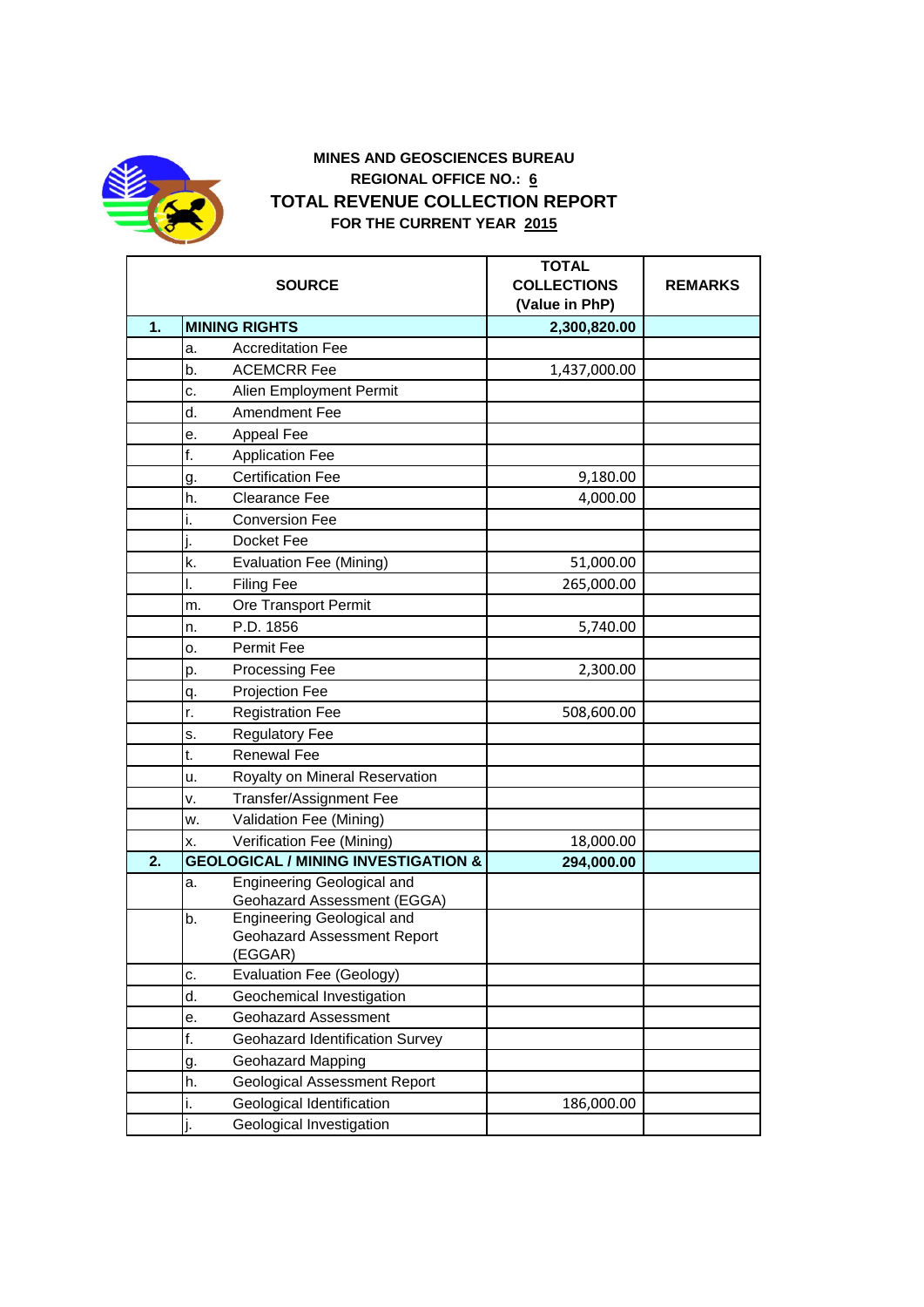|                                                                                 | k. | <b>Geological Review of EGGAR</b>                                              |                                  |                |
|---------------------------------------------------------------------------------|----|--------------------------------------------------------------------------------|----------------------------------|----------------|
|                                                                                 | I. | Geological Site Scoping Report                                                 |                                  |                |
|                                                                                 | m. | <b>Geological Site Scoping Survey</b>                                          |                                  |                |
|                                                                                 | n. | <b>Geological Site Verification</b>                                            |                                  |                |
|                                                                                 | 0. | <b>Geological Site Verification Report</b>                                     |                                  |                |
|                                                                                 | p. | Geophysical Investigation                                                      |                                  |                |
|                                                                                 | q. | <b>Inclusion Fee</b>                                                           |                                  |                |
|                                                                                 | r. | Inspection Fee                                                                 | 108,000.00                       |                |
|                                                                                 | s. | Laboratory Analysis Fee                                                        |                                  |                |
|                                                                                 | t. | Rock Mechanics Lab. Services                                                   |                                  |                |
|                                                                                 | u. | <b>Umpiring Fee</b>                                                            |                                  |                |
|                                                                                 | v. | Validation Fee (Geology)                                                       |                                  |                |
|                                                                                 | w. | Verification Fee (Geology)                                                     |                                  |                |
| 3.                                                                              |    | <b>OTHERS</b>                                                                  | 296,750.00                       |                |
|                                                                                 | a. | Certified Xerox Copy Fee                                                       | 1,400.00                         |                |
|                                                                                 | b. | Delivery Receipt                                                               |                                  |                |
|                                                                                 | c. | <b>Fines/Penalties</b>                                                         | 294,810.00                       |                |
|                                                                                 | d. | Fire Assays, Metallurgical Test and                                            |                                  |                |
|                                                                                 |    | <b>Chemical Analysis</b>                                                       |                                  |                |
|                                                                                 | е. | Gold and Silver Assay                                                          |                                  |                |
|                                                                                 | f. | Marine Geophysical and Geological                                              |                                  |                |
|                                                                                 |    | Investigation and Verification                                                 |                                  |                |
|                                                                                 | g. | Petrological, Mineralogical,<br>Geochronological and other Related<br>Services |                                  |                |
|                                                                                 | h. | Rental of Drilling Equipment and<br>Accessories                                |                                  |                |
|                                                                                 | i. | Sales of Forms/Maps/Publications                                               |                                  |                |
|                                                                                 | i. | Xerox Copy Fee                                                                 | 540.00                           |                |
|                                                                                 | k. | Miscellaneous Income (Pls. Specify)                                            |                                  |                |
| <b>SUB-TOTAL (ADMINISTRATIVE FEES &amp;</b><br><b>CHARGES COLLECTED BY MGB)</b> |    |                                                                                | 2,891,570.00                     |                |
|                                                                                 |    | <b>PAYMENT TO LGUS</b>                                                         | TOTAL PAYMENTS<br>(Value in PhP) | <b>REMARKS</b> |
| 1.                                                                              |    | <b>TAX REVENUE</b>                                                             |                                  |                |
|                                                                                 | a. | <b>Business Tax</b>                                                            |                                  |                |
|                                                                                 | b. | <b>Community Tax</b>                                                           |                                  |                |
|                                                                                 | c. | Real Property Tax                                                              |                                  |                |
|                                                                                 | d. | Quarry/Resource Tax                                                            |                                  |                |
|                                                                                 | е. | Others (Pls. Specify)                                                          |                                  |                |
| 2.                                                                              |    | <b>NON-TAX REVENUE (Other Fees &amp;</b><br><b>Charges Collected by LGUs)</b>  | 3,410,450.00                     |                |
|                                                                                 | a. | <b>Application Fee</b>                                                         |                                  |                |
|                                                                                 | b. | <b>Certification Fee</b>                                                       |                                  |                |
|                                                                                 | c. | <b>Contractor's Clearance</b>                                                  |                                  |                |
|                                                                                 | d. | Delivery Receipt                                                               |                                  |                |
|                                                                                 | е. | <b>Environmental Fee</b>                                                       |                                  |                |
|                                                                                 |    |                                                                                |                                  |                |